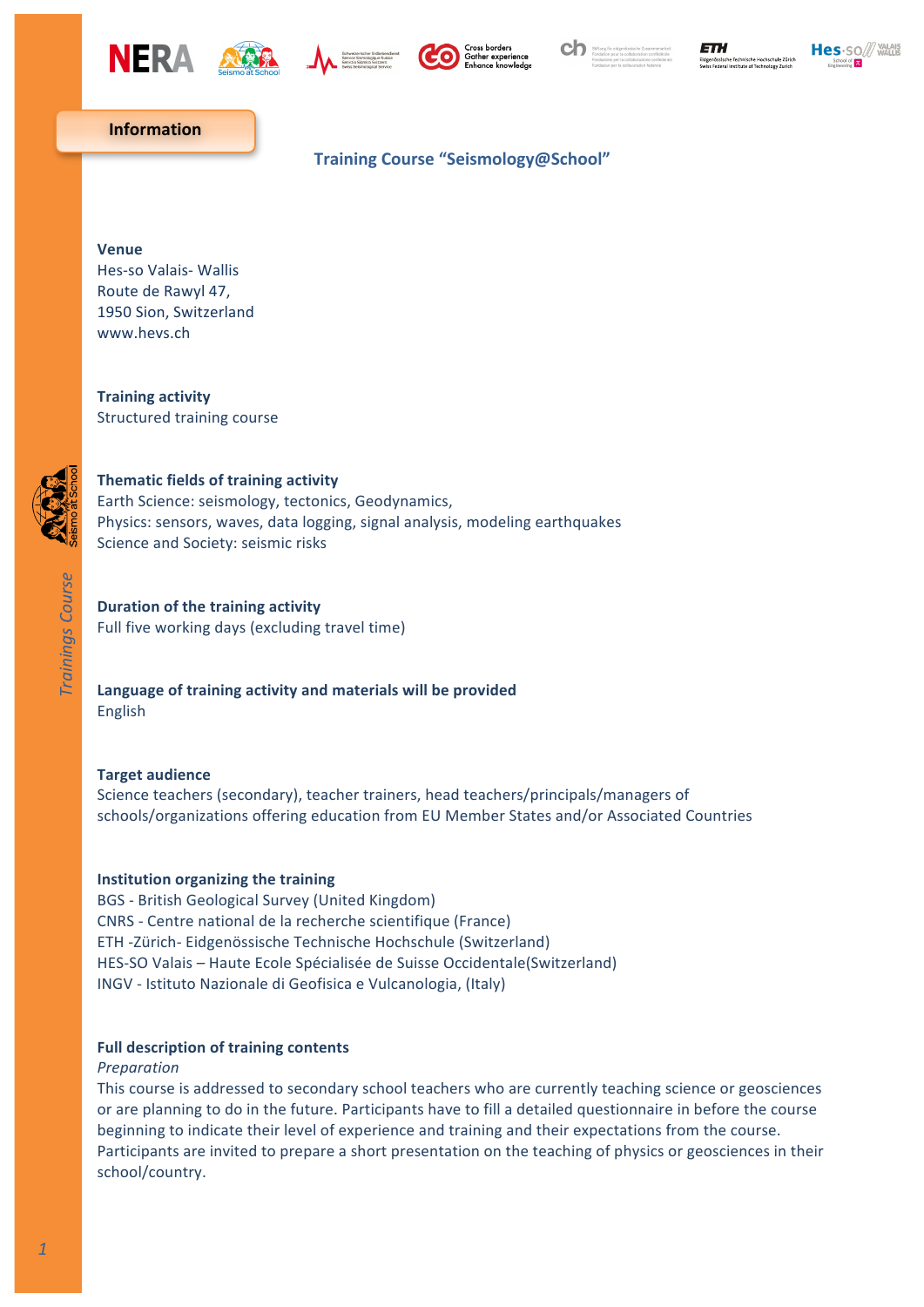











## *Objectives*

• To provide through scientific lectures and practical new inspirations and teaching ideas for their Science classes

- To introduce techniques and tools for data acquisition
- To encourage participants to create their own materials
- To provide an opportunity for participants to meet and exchange experiences with teachers from
- different countries and to consider the setting up of educational projects and inter-school links
- To increase the awareness on earthquake hazards

## *Methodology*

- Lectures and discussion on the teaching of seismology in secondary schools
- Introduction to practical activities that can help the teaching of earth science in schools
- Day on field
- Project and on exchange of experiences through the European teacher's community

## **Pre-departure program**

Suggested websites: http://www.bgs.ac.uk/ssp http://www.edusismo.org http://www.iris.edu http://www.rissclab.unina.it http://www.seismoatschool.ethz.ch http://www.sismoscholar.it 

# **Type of certification of attendance awarded**

Certificate of participation stating course title, location, dates, summary of content, number of hours *(delivered before participants' departure)*

## **Follow-up activities**

- Distance learning activities
- Email contacts with trainers
- It is hoped that participants:

• Keep in touch each other and keep developing contacts with other participants of the course. • Create materials to use them in their classrooms.

## **Information on course session/s**

Date of start: October 20, 2014 Time of start: 8.30 am Date of end: October 24, 2014 Time of end: 19.00 pm

# **Contact person: Dr. Anne Sauron**

Institut of Geophysics, ETH Zürich NO HO 62, Sonneggstrasse 5 8092 Zürich Telefon: +41 789 13 15 76 **Email: anne@sed.ethz.ch**

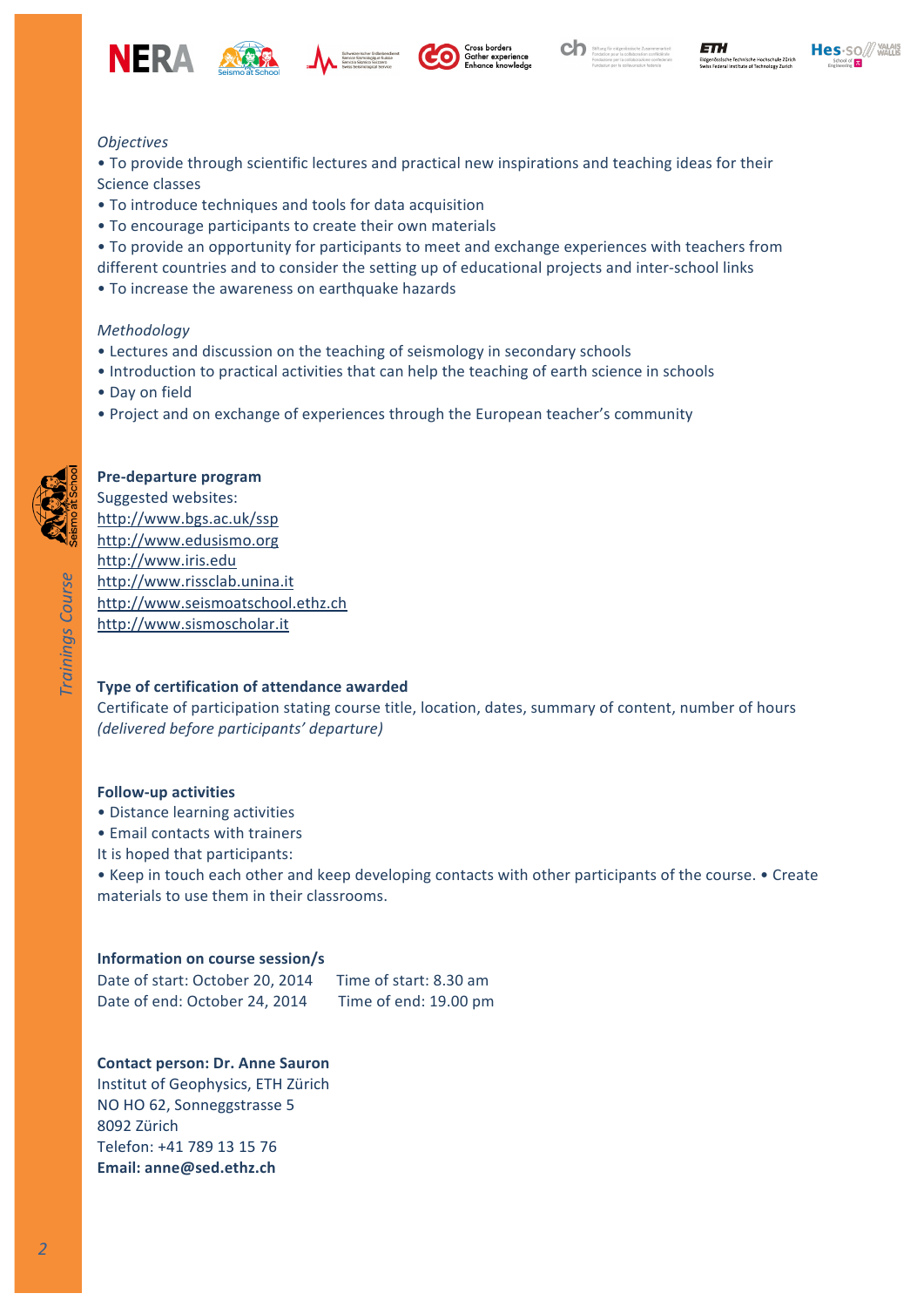











## **Identification of the trainer/s**

Name: *Jean-Luc Berenguer* Professional qualification: Science Teacher (CNRS, France) Role during the training: Trainer

Name: *Jean-Pierre Burg* Professional qualification: Professor (ETH Zürich, Switzerland) Role during the training: Trainer

Name: *Jalal Dabbeek* Professional qualification: Professor (Najah, Palestine) Role during the training: Trainer

## Name: Luis A. Dalguer

Professional qualification: Researcher (Swissnuclear, Switzerland) Role during the training: Trainer

## Name: *Paul Denton*

Professional qualification: Researcher (BGS, United Kingdom) Role during the training: Trainer

#### Name: *Blaise Duvernay*

Professional qualification: Researcher (BAFU, Switzerland) Role during the training: Trainer

#### Name: *Jean-Luc Epard*

Professional qualification: Researcher (University of Lausanne, Switzerland) Role during the training: Trainer

Name: *Donat Fäh* Professional qualification: Professor (ETH Zürich, Switzerland) Role during the training: Trainer

#### Name: *Domenico Giardini*

Professional qualification: Professor (ETH Zürich, Switzerland) Role during the training: Trainer

#### Name: *Marianne Marot*

Professional qualification: Researcher (Geoazur, France) Role during the training: Trainer

#### Name: *Arnaud Mignan*

Professional qualification: Researcher (ETH Zürich, Switzerland) Role during the training: Trainer

#### Name: **Joseph Moerschell**

Professional qualification: Researcher (HES-SO, Switzerland) Role during the training: Trainer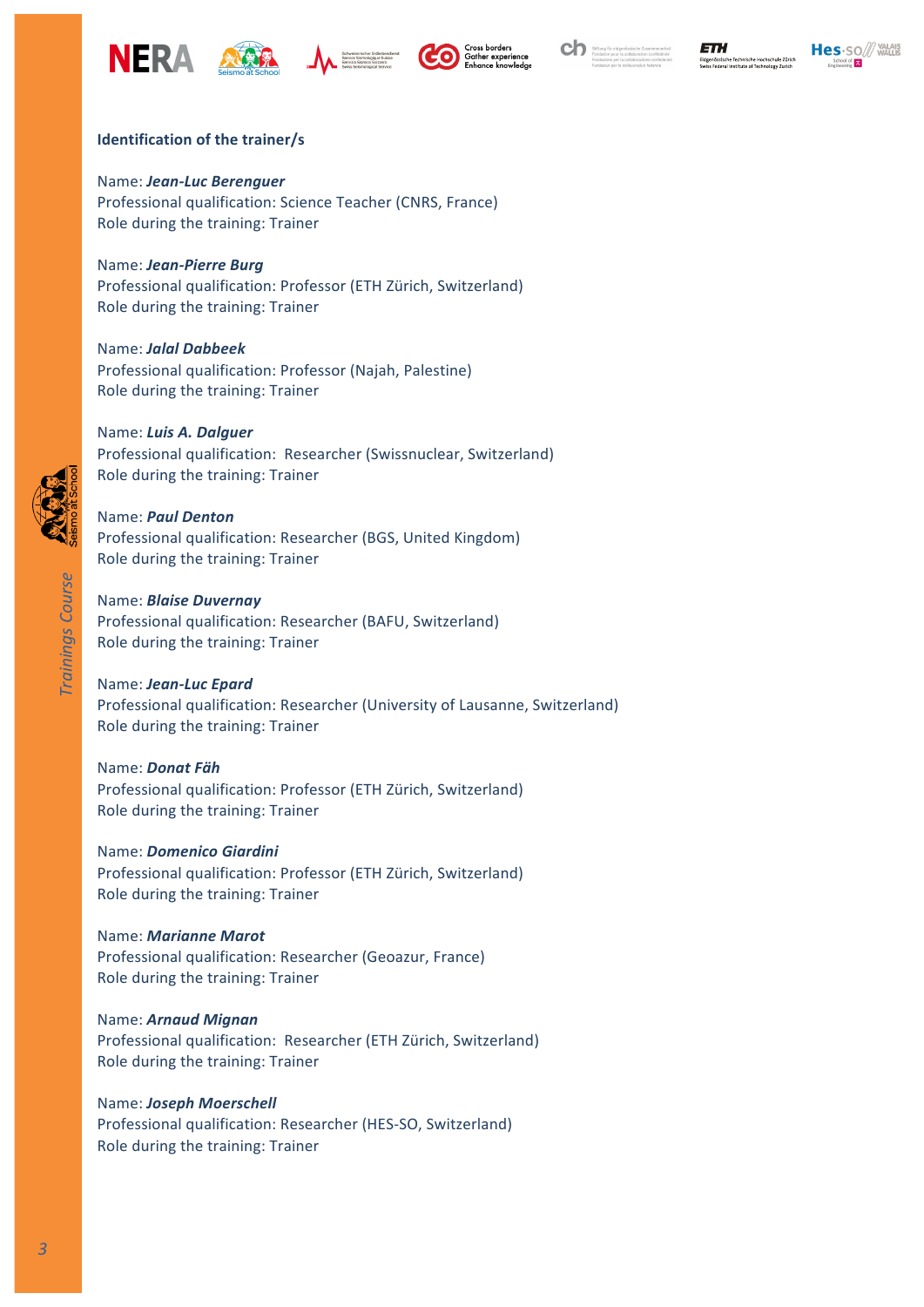











# Name: *Roberto Peruzzi*

Professional qualification: Professor (Bureau d'ingénieurs civils Kurmann & Cretton SA, Switzerland) Role during the training: Trainer

Name: *Anne Sauron* Professional qualification: Researcher (ETH Zürich, Switzerland) Role during the training: Trainer

Name*: Stefano Solarino*

Professional qualification: Researcher (INGV, Italy) Role during the training: Trainer

Name: *Bozidar Stojadinovic* Professional qualification: Professor (ETH Zürich, Switzerland) Role during the training: Trainer

Name: *Gülüm Tanircan* Professional qualification: Assoc. Professor (Kandilli Earthquakes center, Turkey) Role during the training: Trainer

Name: *Stefan Wiemer* Professional qualification: Professor- Director of the SED (ETH Zürich, Switzerland) Role during the training: Trainer

Name: *Gilles Hillel Wust-Bloch* Professional qualification: Researcher (TAU, Israel) Role during the training: Trainer

## **Participation costs**

Course Fee (in CHF): NO

**Provision for special needs** (disabled, dietary, religious, ethnic,...) Every reasonable effort will be made to accommodate special needs if required.

**Accommodation:**

**Hôtel Chalet Royal** 

http://www.chaletroyal.com/en/#

Prices for Seismology@School training

1) CHF 60.00 (49 Euros) per person, per night in double occupancy

2) CHF 90.00 (73 Euros) per person, per night, single occupancy

Contact Anne Sauron to make your reservation